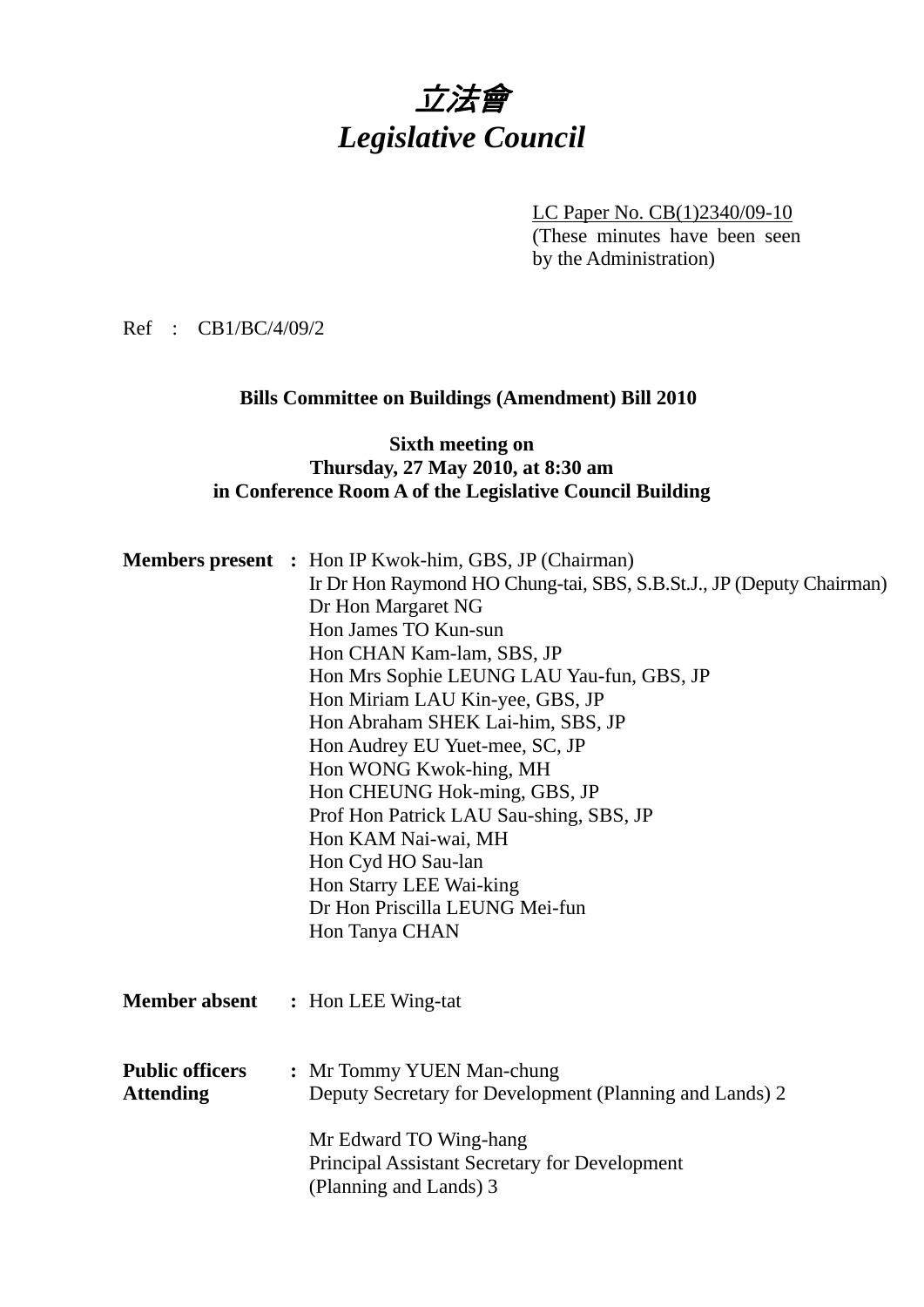|                                             | Mr Harry LIN Ting-yan<br><b>Assistant Secretary for Development (Buildings) 2</b>           |
|---------------------------------------------|---------------------------------------------------------------------------------------------|
|                                             | Mr LAM Siu-tong<br>Deputy Director of Buildings                                             |
|                                             | Mr Alex CHOW Kim-ping<br><b>Assistant Director / Support</b><br><b>Buildings Department</b> |
|                                             | Ms Rayne CHAI Chih-hui<br><b>Senior Government Counsel</b><br>Department of Justice         |
|                                             | Miss Elaine NG Pui-kei<br><b>Government Counsel</b><br>Department of Justice                |
| <b>Clerk in attendance:</b> Mr WONG Siu-yee | Chief Council Secretary (1)4                                                                |
| <b>Staff in attendance: Miss Winnie LO</b>  | <b>Assistant Legal Adviser 7</b>                                                            |
|                                             | Mr Daniel SIN                                                                               |

## **I Meeting with the Administration**

| (LC Paper No. CB(1)1984/09-10 | -- Minutes     | meeting | on |
|-------------------------------|----------------|---------|----|
|                               | 19 April 2010) |         |    |

. The minutes of the meetings held on 19 April 2010 were confirmed.

Senior Council Secretary (1)5

## **II Meeting with the Administration**

### **Enforcement**

l

| (LC Paper No. $CB(1)1417/09-10(02)$ | -- Administration's response dated 18 |
|-------------------------------------|---------------------------------------|
|                                     | March 2010 to issues raised at the    |
|                                     | meeting on 19 February 2010 as        |
|                                     | set out in LC Paper No.               |
|                                     | $CB(1)1390/09-10(08)$                 |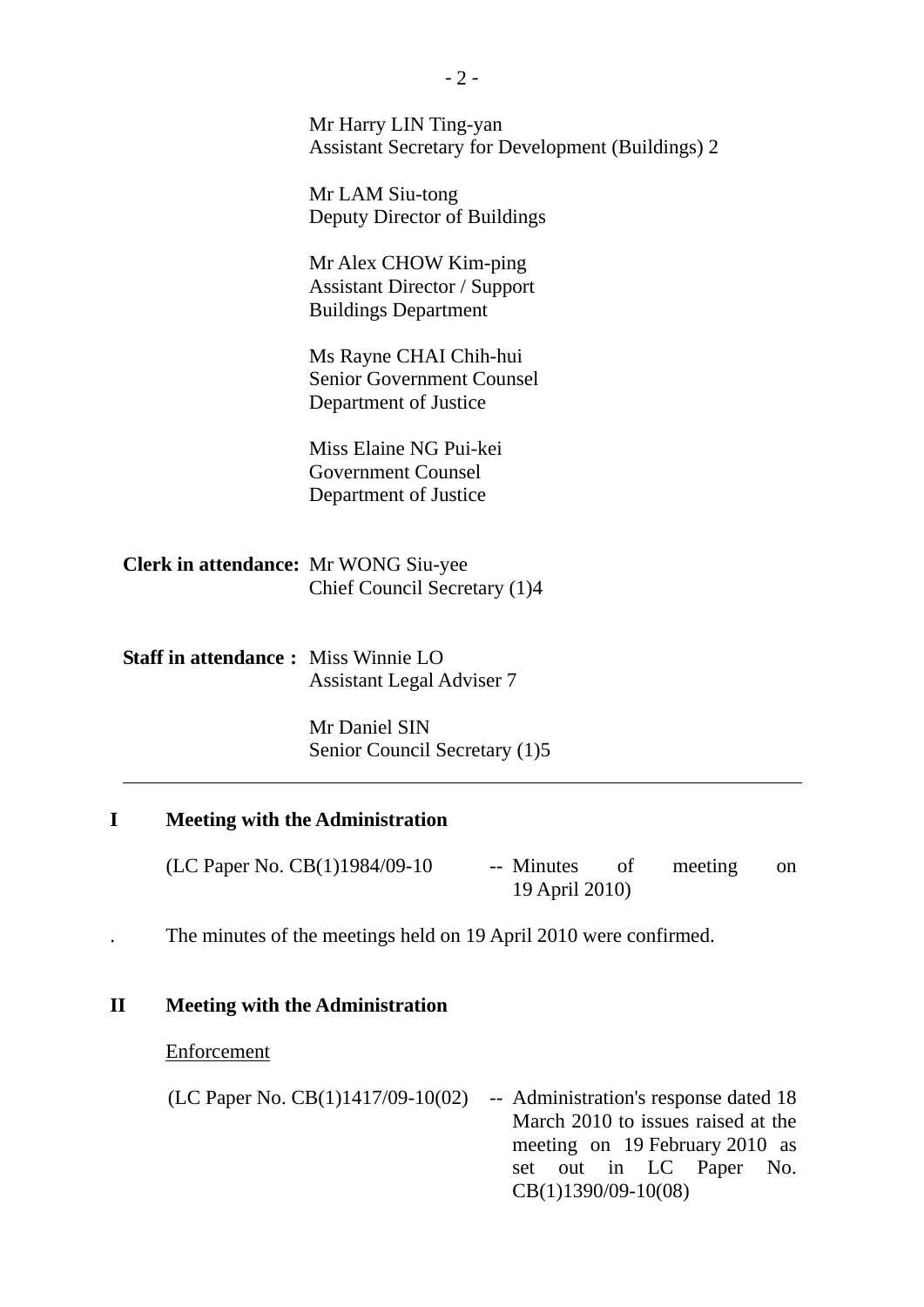| LC Paper No. $CB(1)1624/09-10(01)$                                                             | -- Administration's<br>paper<br>on<br>enforcement against registered<br>professionals and contractors)                                                                                  |
|------------------------------------------------------------------------------------------------|-----------------------------------------------------------------------------------------------------------------------------------------------------------------------------------------|
| <b>Outstanding issues from previous meetings</b>                                               |                                                                                                                                                                                         |
| (LC Paper No. CB(1)1983/09-10(01)                                                              | -- Administration's paper on response<br>issues raised at previous<br>to                                                                                                                |
| LC Paper No. CB(1)1983/09-10(02)                                                               | meetings<br>-- Administration's<br>paper<br>on<br>subsidiary legislation and practice<br>notes                                                                                          |
| LC Paper No. $CB(1)2003/09-10(01)$                                                             | -- Letter from Assistant Legal Adviser<br>to the Administration dated 13 May<br>2010)                                                                                                   |
| Other relevant papers previously issued                                                        |                                                                                                                                                                                         |
| (LC Paper No. CB(3)389/09-10<br>LC Paper No. CB(1)1168/09-10(01)                               | -- The Bill<br>-- Marked-up copy of the<br>Bill<br>prepared by the Legal Service                                                                                                        |
| File Ref: $DEVB(PL-CR)$ 2-15/08<br>LC Paper No. LS42/09-10<br>LC Paper No. CB(1)1168/09-10(02) | Division<br>-- Legislative Council Brief<br>-- Legal Service Division Report<br>-- Paper on Buildings (Amendment)<br>2010 prepared by<br>Bill<br>the<br>Legislative Council Secretariat |
| LC Paper No. $CB(1)1935/09-10(01)$                                                             | (Background brief)<br>-- List of follow-up actions arising<br>from the discussion at the meeting<br>on 6 May 2010                                                                       |
| LC Paper No. $CB(1)1782/09-10(01)$                                                             | -- List of follow-up actions arising<br>from the discussion at the meeting<br>on 19 April 2010                                                                                          |
| LC Paper No. $CB(1)1609/09-10(01)$                                                             | -- List of follow-up actions arising<br>from the discussion at the meeting<br>on 31 March 2010                                                                                          |
| LC Paper No. $CB(1)1500/09-10(01)$                                                             | -- List of follow-up actions arising<br>from the discussion at the meeting<br>on 20 March 2010                                                                                          |
| LC Paper No. $CB(1)1390/09-10(08)$                                                             | -- List of follow-up actions arising<br>from the discussion at the meeting<br>on 19 February 2010)                                                                                      |

2. The Committee deliberated (Index of proceedings attached at **Appendix**).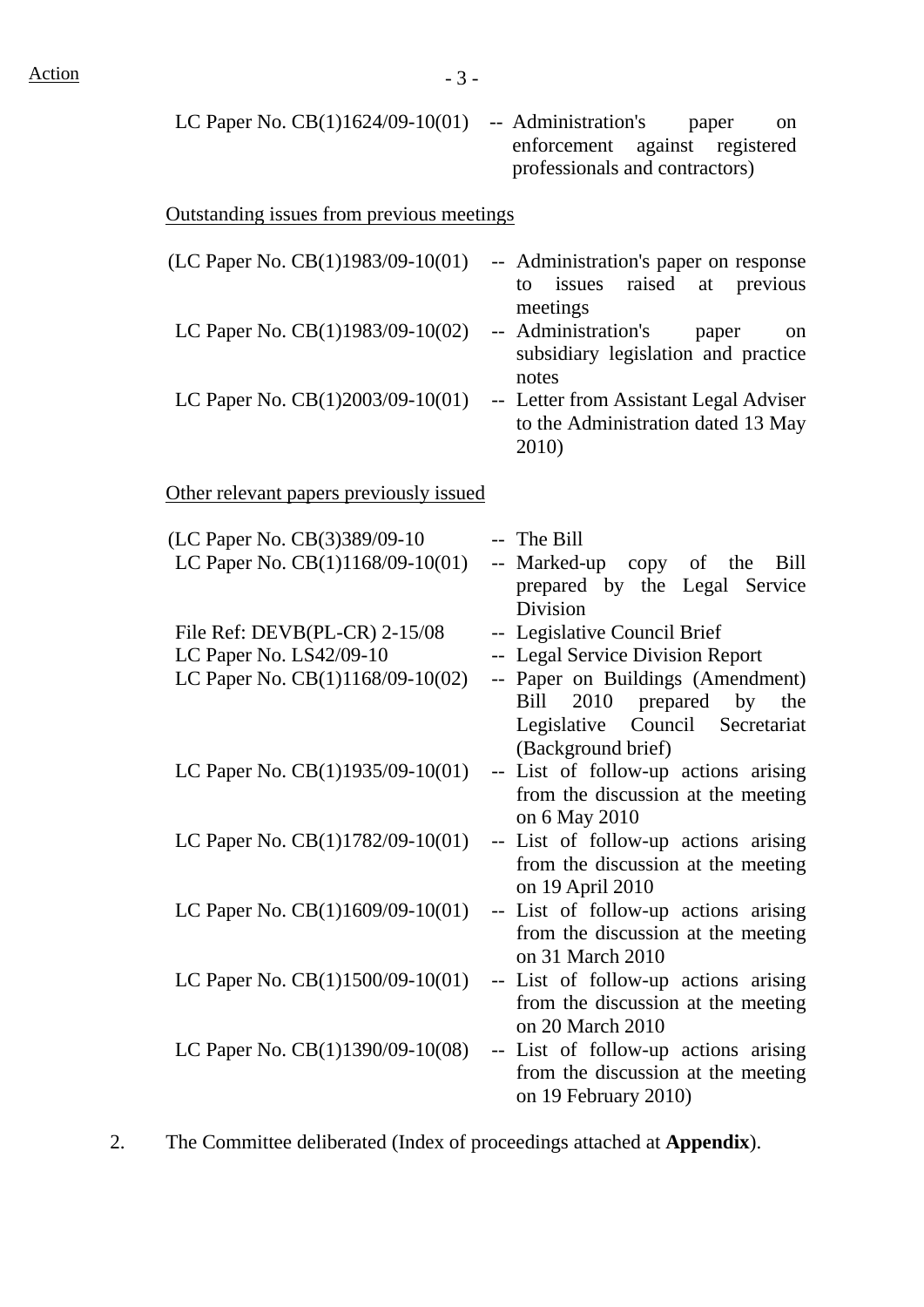#### Follow-up actions to be taken by the Administration

- 3. The Administration was requested to provide the following information --
	- (a) The current enforcement policies against unauthorized building works;
	- (b) Examples of cases of the prosecutions, convictions and disciplinary proceedings taken against registered professionals and contractors under the Buildings Ordinance (Cap. 123) since 1990; and
	- (c) The legal liability of a registered professional who, after inspecting a building, fails to report to the Building Authority a potential defect which subsequently causes injury.

### **III Any other business**

4. There being no other business, the meeting ended at 10:30 am.

Council Business Division 1 Legislative Council Secretariat 25 June 2010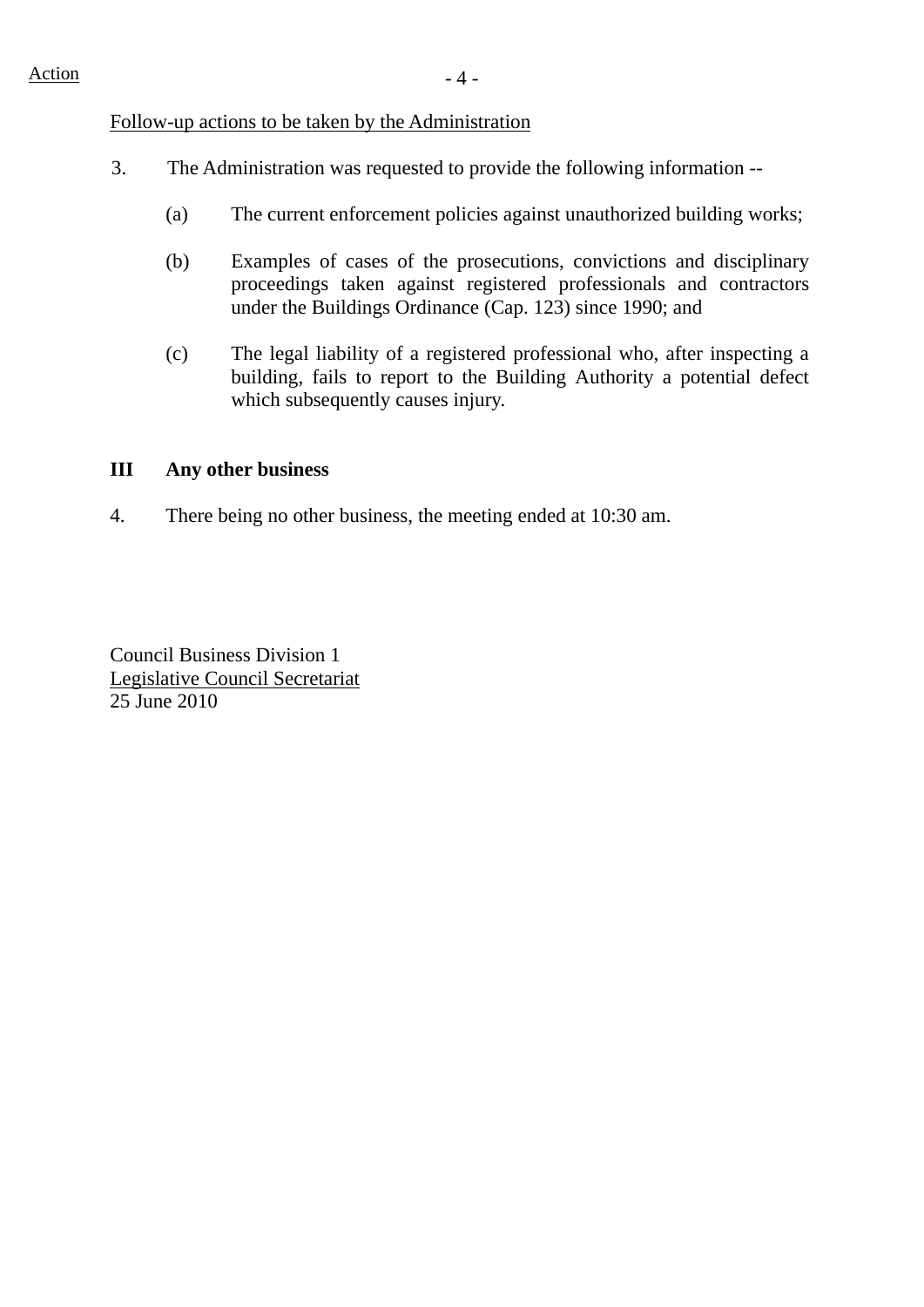### **Proceedings of the Bills Committee on Buildings (Amendment) Bill 2010 Sixth meeting on Thursday, 27 May 2010, at 8:30 am in Conference Room A of the Legislative Council Building**

| <b>Time</b><br><b>Marker</b> | <b>Speaker</b>                                 | Subject(s)                                                                                                                                                                                                                                                                                                                                                                                                                                                                                                                                                                                                                          | <b>Action</b><br><b>Required</b> |
|------------------------------|------------------------------------------------|-------------------------------------------------------------------------------------------------------------------------------------------------------------------------------------------------------------------------------------------------------------------------------------------------------------------------------------------------------------------------------------------------------------------------------------------------------------------------------------------------------------------------------------------------------------------------------------------------------------------------------------|----------------------------------|
| 000000<br>000808             | Chairman                                       | Opening remarks and confirmation of<br>minutes<br>(LC)<br>Paper<br>No.<br>CB(1)1984/09-10).                                                                                                                                                                                                                                                                                                                                                                                                                                                                                                                                         |                                  |
| 001212                       | $000809$ - Administration                      | The Administration's<br>briefing on its<br>(LC)<br>Paper<br>No.<br>paper<br>$CB(1)1417/09-10(02)).$                                                                                                                                                                                                                                                                                                                                                                                                                                                                                                                                 |                                  |
|                              |                                                | The Administration advised that it<br>(a)<br>might not be appropriate to require<br>Registered Inspectors (RIs) to enter<br>individual private premises<br>to<br>identify unauthorized building works<br>(UBWs) therein or internal alteration<br>works because such measure would<br>cause disturbance and practical<br>difficulties for owners.<br>The Administration suggested that<br>(b)<br>Subcommittee<br><b>Building</b><br>the<br>on<br>Safety and Related Issues<br>(the<br>Subcommittee)<br>would<br>be<br>an<br>appropriate forum to address issues<br>related to UBWs and subdivision of<br>flats in private premises. |                                  |
| 001857                       | $001213$ – Mr WONG Kwok-hing<br>Administration | Mr WONG said that the collapse of<br>(a)<br>No. 45J of Ma Tau Wai Road<br>highlighted the urgency to tackle the<br>problems of unauthorized internal<br>alteration works and subdivision of<br>flats.                                                                                                                                                                                                                                                                                                                                                                                                                               |                                  |
|                              |                                                | The Administration advised that the<br>(b)<br>Secretary for Development (SDEV)<br>had set up a core group to look into<br>the problems.                                                                                                                                                                                                                                                                                                                                                                                                                                                                                             |                                  |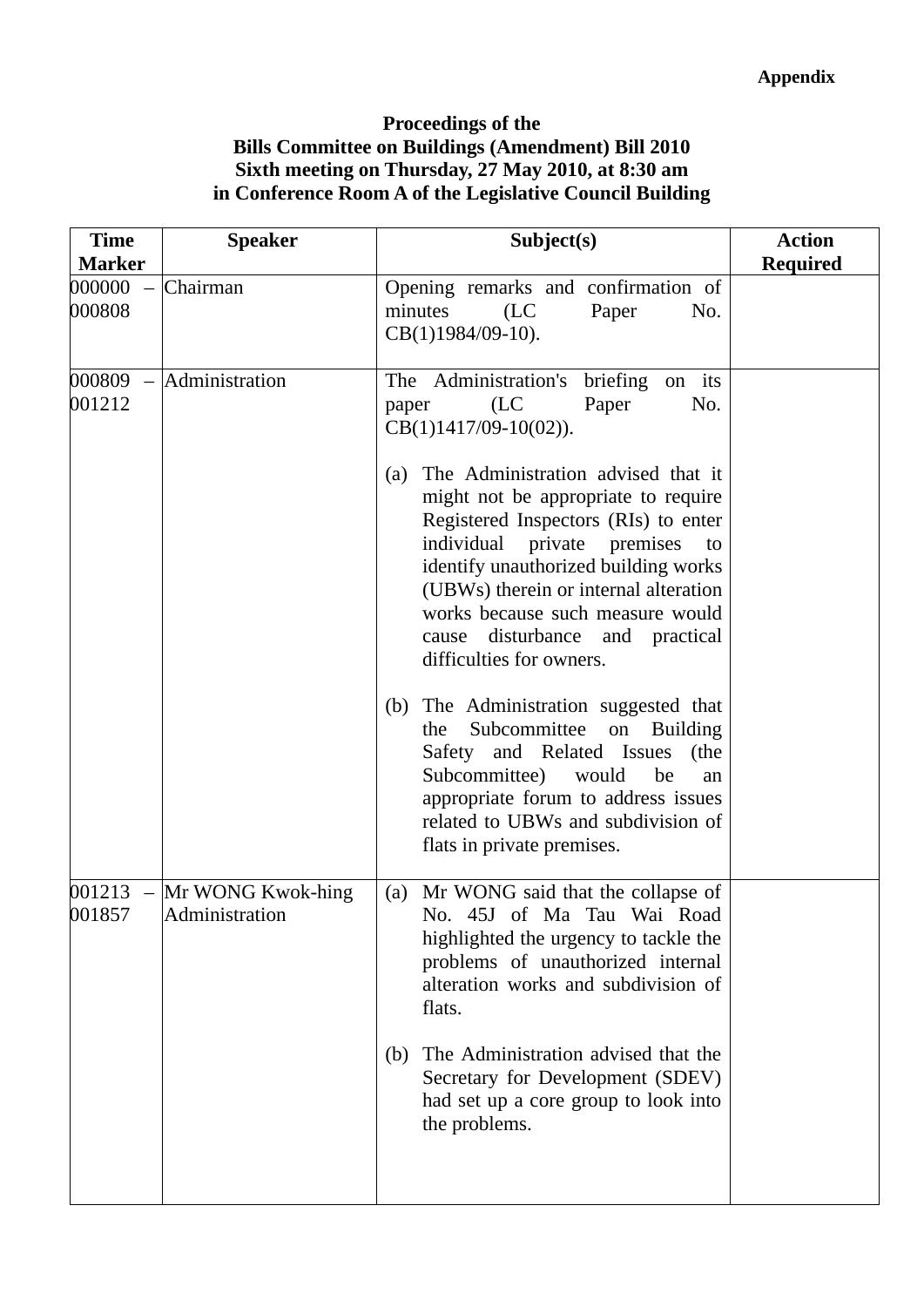| <b>Time</b>                                  | <b>Speaker</b>                                 | Subject(s)                                                                                                                                                                                                                                                                                                                                                                                         | <b>Action</b>   |
|----------------------------------------------|------------------------------------------------|----------------------------------------------------------------------------------------------------------------------------------------------------------------------------------------------------------------------------------------------------------------------------------------------------------------------------------------------------------------------------------------------------|-----------------|
| <b>Marker</b>                                |                                                |                                                                                                                                                                                                                                                                                                                                                                                                    | <b>Required</b> |
| 001858<br>$\overline{\phantom{0}}$<br>002806 | Prof Patrick LAU<br>Administration<br>Chairman | (a) In response to Prof LAU, the<br>Administration advised that<br><b>RIS</b><br>were not intended to be empowered<br>to enter individual private premises<br>for prescribed inspections, and a<br>qualified person would not be<br>under<br>obliged,<br>the<br>proposed<br>legislation, to report any UBWs<br>found inside individual private<br>window<br>premises<br>during<br>a<br>inspection. |                 |
|                                              |                                                | The Administration further advised<br>(b)<br>that professionals would be advised<br>to report UBWs found inside<br>individual private premises during a<br>prescribed inspection in accordance<br>with the Code of Practice or practice<br>notes to practitioners to be issued.                                                                                                                    |                 |
| 002807<br>003833                             | Deputy Chairman<br>Administration              | In response to the Deputy Chairman,<br>(a)<br>the Administration advised that RIs<br>were required to inspect building<br>structures, means of fire escape and,<br>drainage pipes, and were required to<br>record and report any UBWs found<br>on external walls, common parts and<br>of<br>building<br>the<br>the<br>exterior<br>(including rooftop and podium).                                  |                 |
|                                              |                                                | The Chairman and Deputy Chairman<br>(b)<br>considered that as owners might<br>engage the same professional to<br>inspect the building and their<br>windows at the same time, the Bill<br>was ambiguous as to whether that<br>professional was obliged to report<br>any UBWs found while conducting<br>inspections inside individual private<br>premises.                                           |                 |
|                                              |                                                | The Administration clarified that the<br>(c)<br>Bill did not cover inspection of<br>building structures inside individual<br>private premises.                                                                                                                                                                                                                                                     |                 |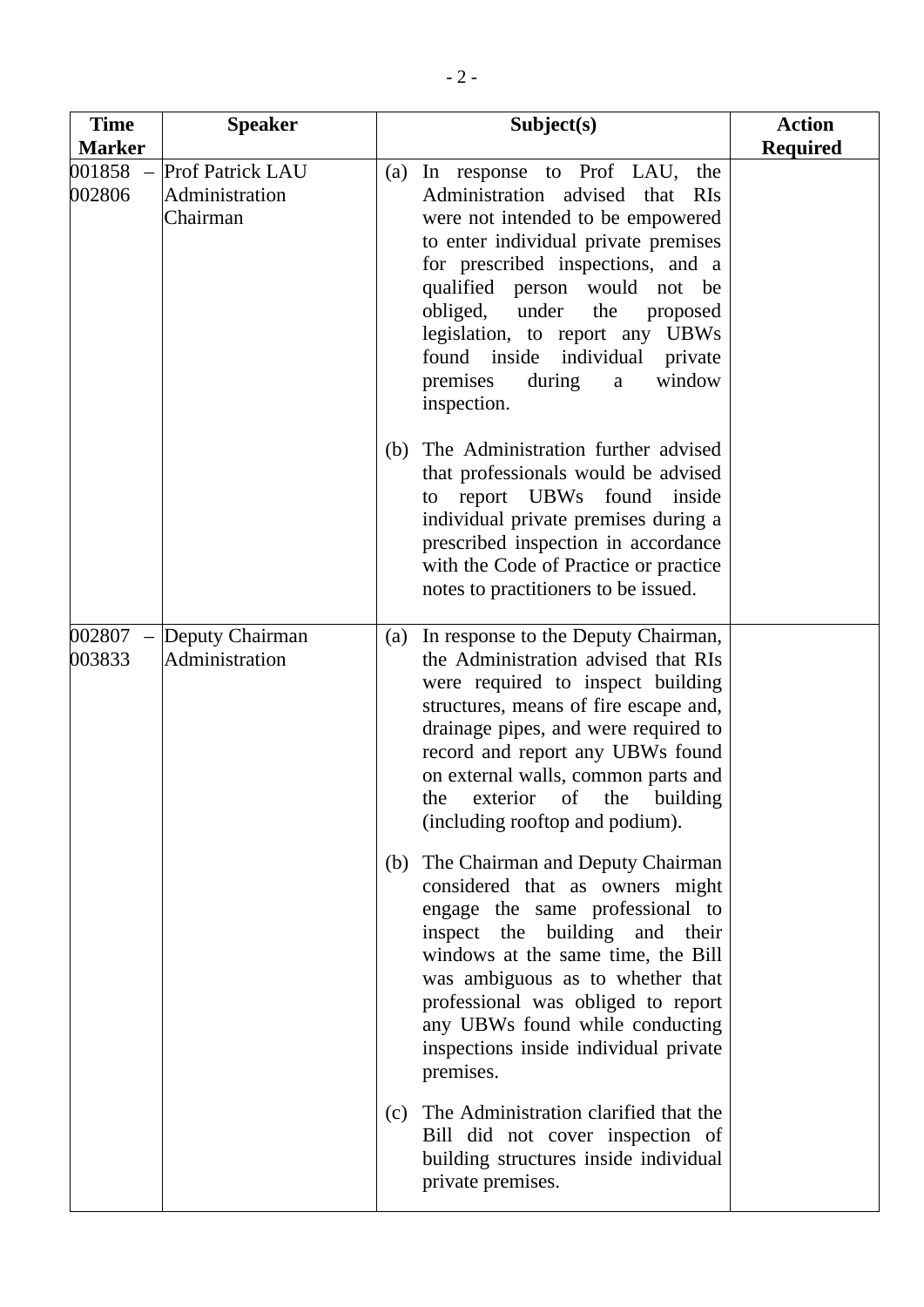| <b>Time</b>          | <b>Speaker</b>                     | Subject(s)                                                                                                                                                                                                                                                                                                                                                                                                                                                                       | <b>Action</b>   |
|----------------------|------------------------------------|----------------------------------------------------------------------------------------------------------------------------------------------------------------------------------------------------------------------------------------------------------------------------------------------------------------------------------------------------------------------------------------------------------------------------------------------------------------------------------|-----------------|
| <b>Marker</b>        |                                    |                                                                                                                                                                                                                                                                                                                                                                                                                                                                                  | <b>Required</b> |
| 003834<br>004612     | Mrs Sophie LEUNG<br>Administration | (a) As the Bill required RIs to report<br>UBWs found in common parts or<br>walls, Mrs<br><b>LEUNG</b><br>external<br>suggested that provisions should be<br>added to encourage RIs to report<br>other UBWs found,<br>and<br>such<br>provisions<br>should<br>be<br>widely<br>publicized when implemented.                                                                                                                                                                         |                 |
|                      |                                    | The Administration advised that the<br>(b)<br>Code of Practice or practice notes to<br>practitioners to be issued would<br>include the relevant provisions.                                                                                                                                                                                                                                                                                                                      |                 |
| $004613 -$<br>005754 | Ms Cyd HO<br>Administration        | HO<br>asked<br>Ms<br>how<br>the<br>(a)<br>Administration would ensure that<br>owners would engage qualified<br>professionals<br>carry<br>to<br>out<br>inspections<br>and<br>in<br>repairs<br>accordance<br>with<br>statutory<br>The Administration<br>requirements.<br>advised that the minor works control<br>system would help achieve this<br>objective. Extensive publicity and<br>public education programme would<br>launched<br>to<br>raise<br>public<br>be<br>awareness. |                 |
|                      |                                    | (b) Ms HO asked whether the Buildings<br>Department (BD) would<br>handle<br>complaints.<br>The<br>anonymous<br>Administration<br>advised<br>that<br>all<br>complaints would be investigated<br>regardless<br>of the source,<br>and<br>appropriate actions would be taken<br>in accordance with the prevailing<br>enforcement policy.                                                                                                                                             |                 |
|                      |                                    | to Ms HO,<br>response<br>(c)<br>In<br>the<br>Administration explained the general<br>investigation procedure on reports of<br>Owners were generally<br>UBWs.<br>co-operative and would allow access<br>by BD<br>staff.<br>In necessary<br>situations, BD staff, accompanied by                                                                                                                                                                                                   |                 |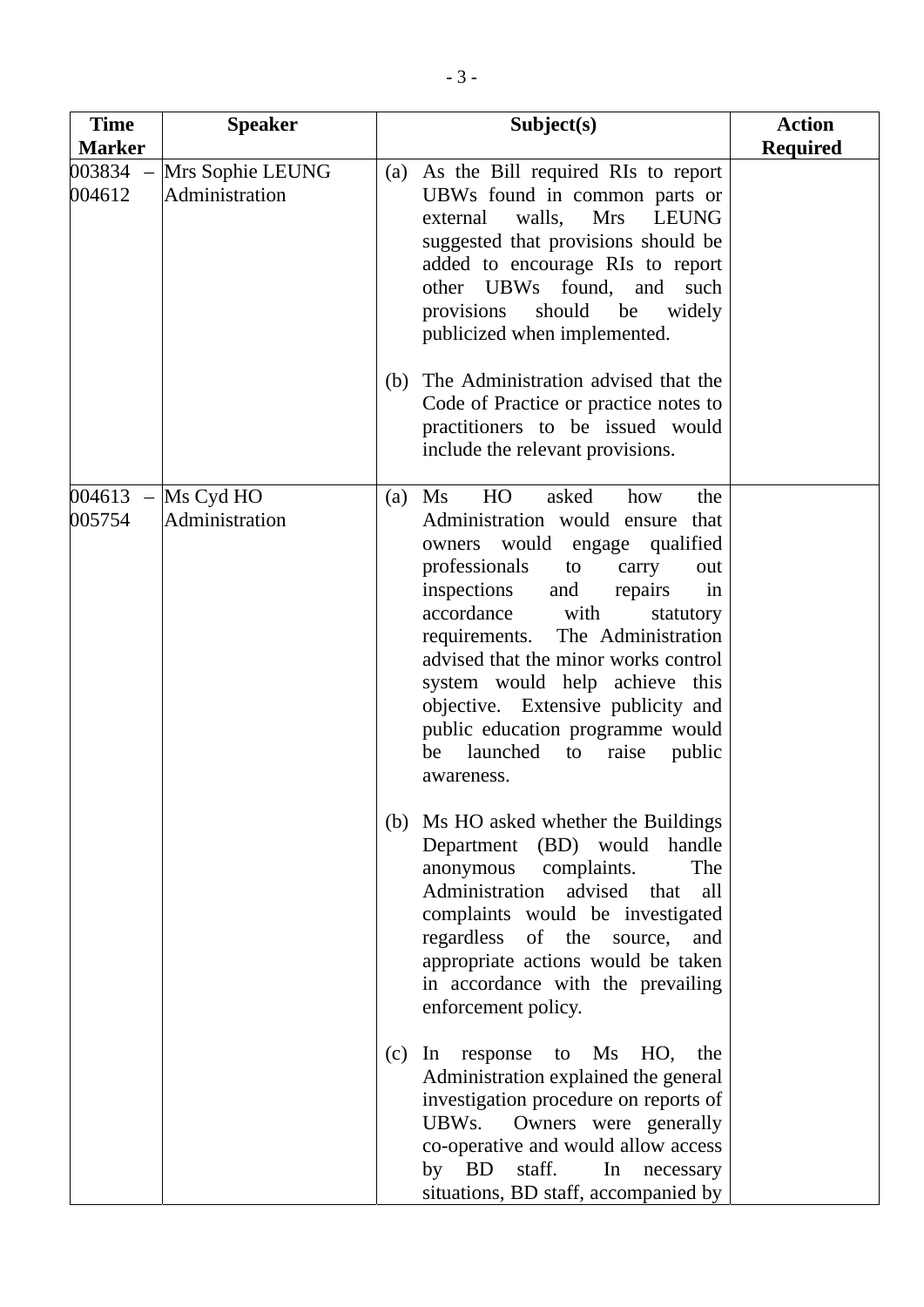| <b>Time</b><br><b>Marker</b>  | <b>Speaker</b>                              | Subject(s)                                                                                                                                                                                                                                                                                                                                                                                                                                                                                                                                         | <b>Action</b><br><b>Required</b> |
|-------------------------------|---------------------------------------------|----------------------------------------------------------------------------------------------------------------------------------------------------------------------------------------------------------------------------------------------------------------------------------------------------------------------------------------------------------------------------------------------------------------------------------------------------------------------------------------------------------------------------------------------------|----------------------------------|
|                               |                                             | a police officer, could break into and<br>enter private premises even without<br>the occupants' consent.                                                                                                                                                                                                                                                                                                                                                                                                                                           |                                  |
| $005755 -$<br>010615          | Ms Starry LEE<br>Administration<br>Chairman | criticized<br>BD's<br><b>LEE</b><br>Ms<br>current<br>enforcement practice.<br>Some<br>owners<br>ignored BD's statutory orders and the<br>protracted procedures required were<br>counterproductive<br>in<br>curbing<br>proliferation<br>The<br>of<br>UBW <sub>s</sub> .<br>Administration explained that owners<br>may appeal against a statutory order to<br>the Appeal Tribunal such that the<br>Building Authority could not enforce the<br>order until the appeal was disposed of.<br>Prosecution proceedings<br>could<br>be<br>time-consuming. |                                  |
| $010616$ – Chairman<br>011451 | Administration                              | Chairman<br>said<br>The<br>that<br>(a)<br>the<br>community expected the Bill to<br>safeguard public safety, and he<br>maintained that UBWs and internal<br>alteration works in private premises<br>should be<br>covered<br>under<br>the<br>Mandatory Building<br>Inspection<br>Scheme (MBIS).                                                                                                                                                                                                                                                      |                                  |
|                               |                                             | The Administration advised that the<br>(b)<br>Buildings Ordinance (Cap. 123)<br>(BO) already contained provisions<br>dealing with UBWs.<br>It was a<br>general view from previous public<br>consultation that UBWs should not<br>be covered in the Bill.                                                                                                                                                                                                                                                                                           |                                  |
|                               |                                             | The Administration was separately<br>(c)<br>exploring how subdivision of flat<br>should be tackled. The Chairman<br>commented that it would cause less<br>hassle to the public to extend MBIS<br>to cover these building works rather<br>than introducing another scheme.                                                                                                                                                                                                                                                                          |                                  |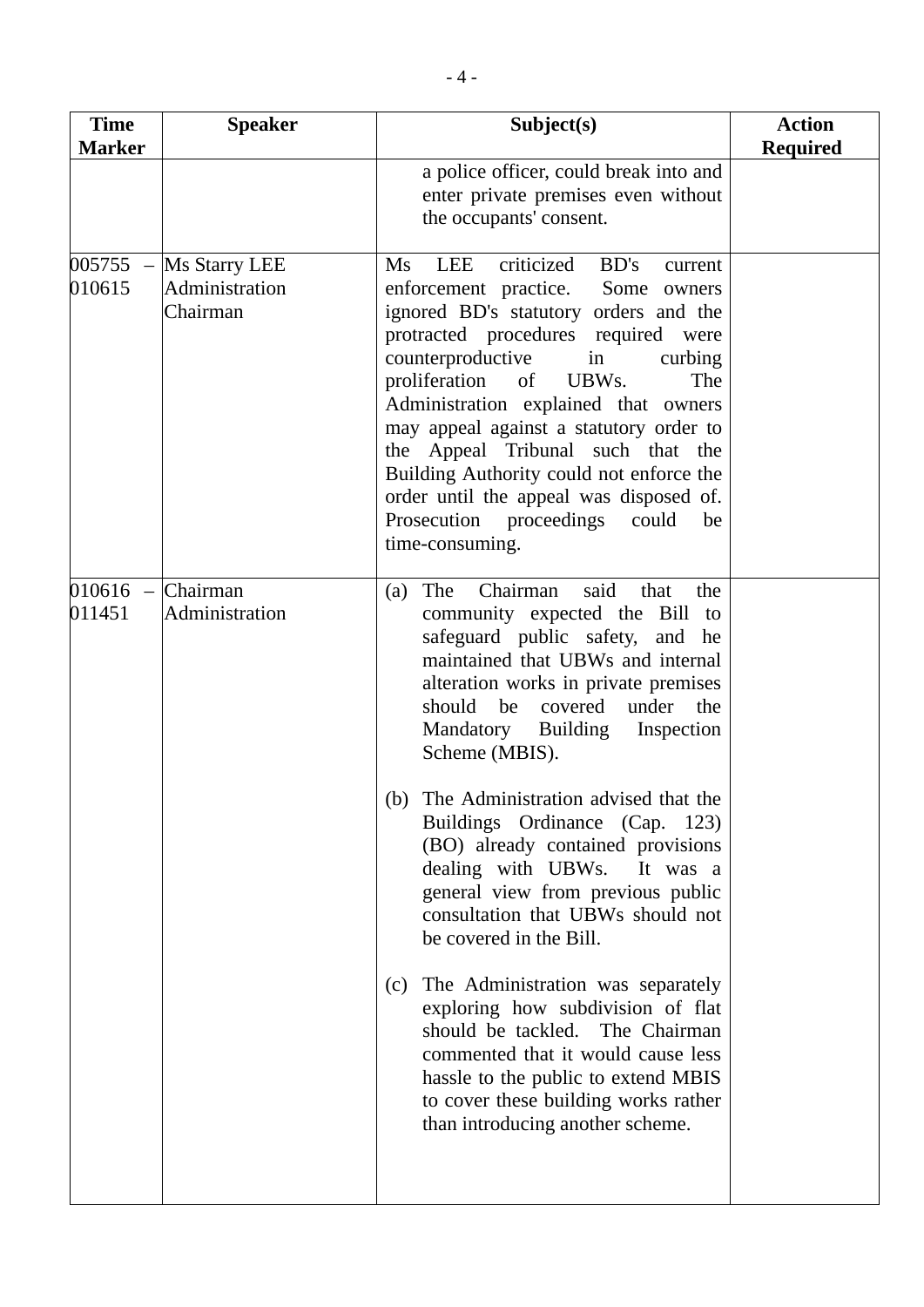| <b>Time</b><br><b>Marker</b> | <b>Speaker</b>                                  | Subject(s)                                                                                                                                                                                                                                                                                                                                                                                                                                                                                                                                                                                                                                                                                                                                                                                                                                                                                                                  | <b>Action</b>                                                            |
|------------------------------|-------------------------------------------------|-----------------------------------------------------------------------------------------------------------------------------------------------------------------------------------------------------------------------------------------------------------------------------------------------------------------------------------------------------------------------------------------------------------------------------------------------------------------------------------------------------------------------------------------------------------------------------------------------------------------------------------------------------------------------------------------------------------------------------------------------------------------------------------------------------------------------------------------------------------------------------------------------------------------------------|--------------------------------------------------------------------------|
| 011452<br>011722             | Mr Abraham SHEK<br>Administration               | Mr SHEK considered that the scope of<br>the Bill should not be stretched too wide.<br>Further discussion on the control of<br>subdivision of flat<br><b>UBWs</b><br>and<br>in<br>individual private premises could<br>be<br>followed up either by the Panel<br>on<br>Development or the Subcommittee.                                                                                                                                                                                                                                                                                                                                                                                                                                                                                                                                                                                                                       | <b>Required</b>                                                          |
| 011723<br>$\equiv$<br>011857 | Mr CHAN Kam-lam                                 | Mr CHAN said that it was not practical<br>to tag the plethora of building safety<br>on the Bill.<br>Given<br>issues<br>the<br>community's concern about UBWs and<br>subdivision of flat, the Administration<br>should examine the matter separately.                                                                                                                                                                                                                                                                                                                                                                                                                                                                                                                                                                                                                                                                        |                                                                          |
| 011858<br>$\equiv$<br>012219 | Mr WONG Kwok-hing<br>Administration<br>Chairman | Mr WONG asked the Administration   Administration<br>(a)<br>provide information on<br>to<br>current enforcement policies against<br>UBW <sub>s</sub> .<br>Mr WONG suggested that the<br>(b)<br>Administration should computerize<br>the records of UBWs to improve<br>transparency and facilitate future<br>enforcement operations.<br>The<br>Administration advised that when<br>the minor works control system<br>came into operation, all new minor<br>works would be registered in BD's<br>computer system and the records<br>would be accessible to public.<br>The Administration further advised<br>(c)<br>that SDEV's core group would<br>examine, among other matters,<br>whether a computerized record of<br>existing<br><b>UBWs</b><br>should<br>be<br>established. However, as the status<br>of UBWs was often very fluid, the<br>high cost of maintaining<br>the<br>computer records might not be<br>justified. | the to take action as<br>required<br>in<br>paragraph 3 of<br>the minutes |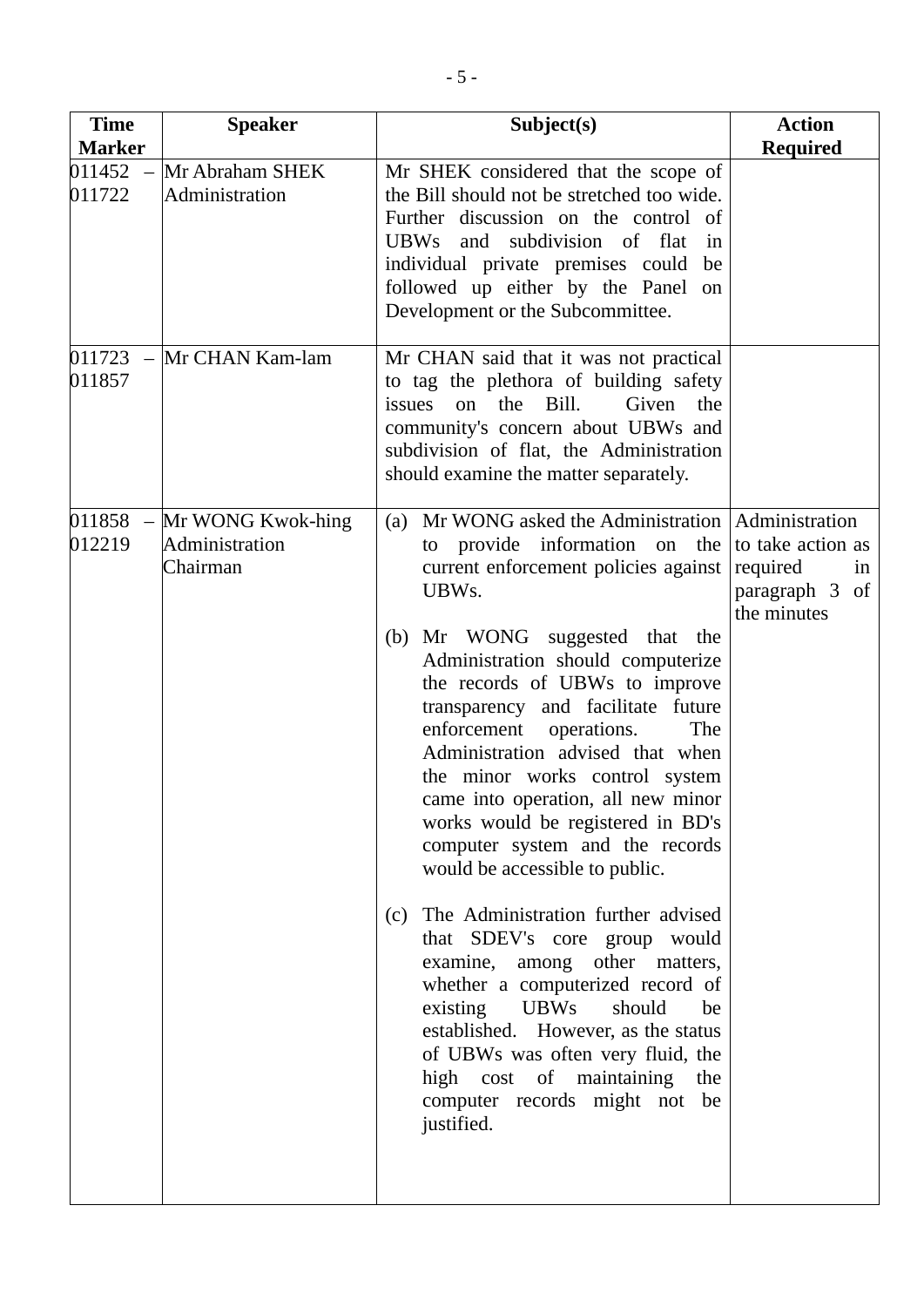| <b>Time</b>                                  | <b>Speaker</b>                                 | Subject(s)                                                                                                                                                                                                                                                                                               | <b>Action</b>      |
|----------------------------------------------|------------------------------------------------|----------------------------------------------------------------------------------------------------------------------------------------------------------------------------------------------------------------------------------------------------------------------------------------------------------|--------------------|
| <b>Marker</b>                                |                                                |                                                                                                                                                                                                                                                                                                          | <b>Required</b>    |
| 012220<br>$\equiv$<br>012511                 | Prof Patrick LAU<br>Administration<br>Chairman | Prof LAU requested the Administration Administration<br>to provide examples of cases of the to take action as<br>prosecutions,<br>convictions<br>disciplinary proceedings taken against paragraph 3 of<br>registered professionals and contractors the minutes<br>under BO since 1990.                   | and required<br>1n |
| $012512 -$<br>012901                         | Ms Starry LEE<br>Administration<br>Chairman    | Ms LEE had reservations on not<br>(a)<br>requiring RIs to report UBWs or<br>suspected subdivision of flat in<br>individual private premises to the<br>Authority.<br>Building<br>The<br>requirement would not incur too<br>much work on RIs, but was what the<br>community expected the Bill to<br>cover. |                    |
|                                              |                                                | (b) The Administration explained that<br>there<br>were<br>many<br>types<br>of<br>subdivision of flat;<br>some were<br>already regulated under the existing<br>legislation.<br>SDEV's core group<br>was looking into the issue from a<br>wider perspective.                                               |                    |
|                                              |                                                | In response to Ms LEE,<br>the<br>(c)<br>Administration advised that<br><b>RIs</b><br>would be required to report to the<br>Building Authority unauthorized<br>advertising signboards on external<br>walls.                                                                                               |                    |
| 012902<br>$\overline{\phantom{a}}$<br>013216 | Mr WONG Kwok-hing<br>Administration            | Mr<br>WONG,<br>In<br>response<br>to<br>the<br>Administration advised that SDEV's core<br>group would complete its review by the<br>end of 2010 and come up<br>with<br>recommendations.                                                                                                                   |                    |
| $013217 -$<br>013317                         | Ms Sophie LEUNG                                | Mrs LEUNG<br>suggested that<br>issues<br>related to UBWs and subdivision of flat<br>in individual private premises should be<br>followed up by the Subcommittee.                                                                                                                                         |                    |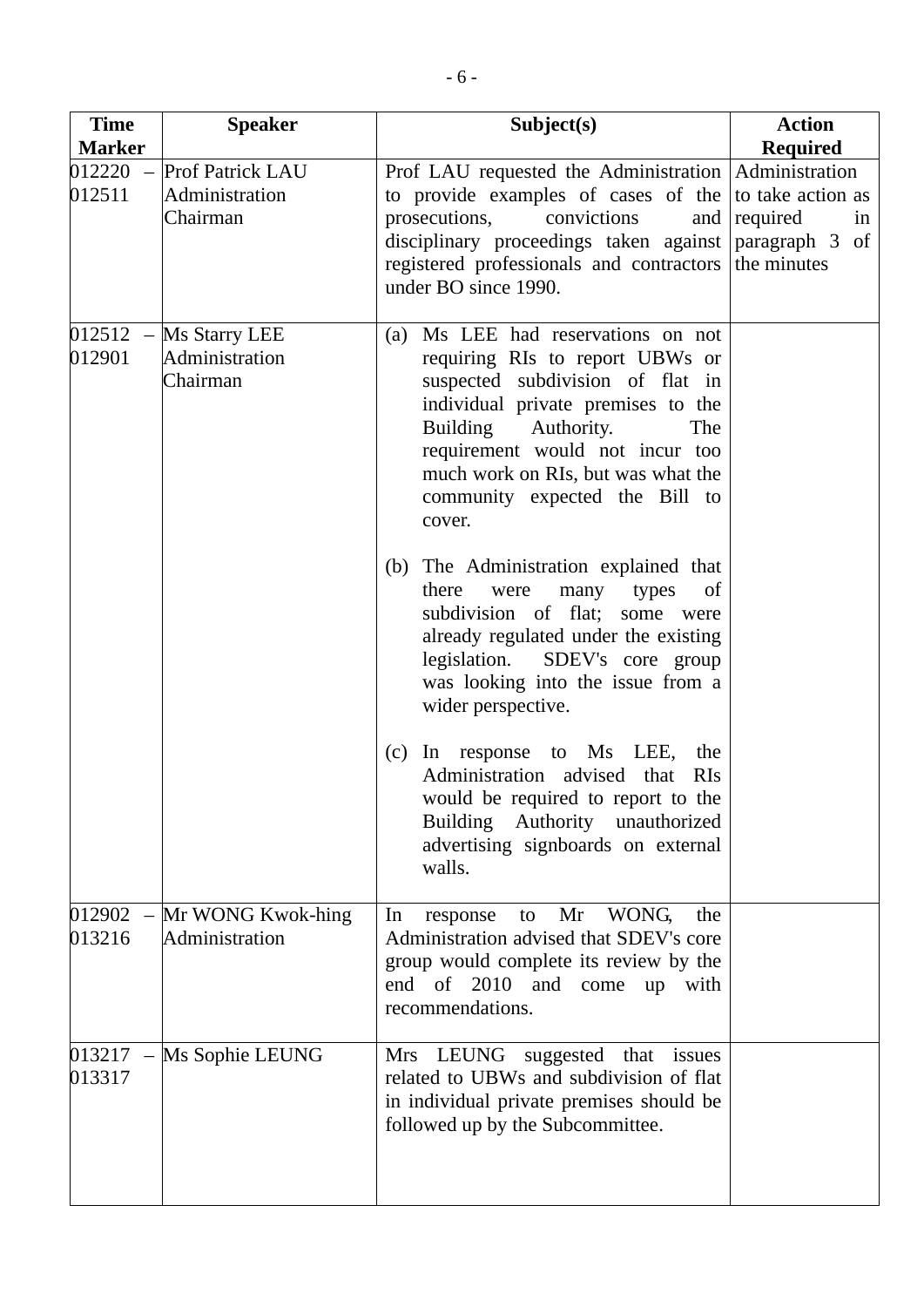| <b>Time</b>                           | <b>Speaker</b>                                          | Subject(s)                                                                                                                                                                                                                                                                                                                                                                                                                                | <b>Action</b>   |
|---------------------------------------|---------------------------------------------------------|-------------------------------------------------------------------------------------------------------------------------------------------------------------------------------------------------------------------------------------------------------------------------------------------------------------------------------------------------------------------------------------------------------------------------------------------|-----------------|
| <b>Marker</b><br>$013318 -$<br>013351 | Ms Starry LEE                                           | Ms LEE maintained that RIs should be<br>required to report any UBWs and<br>subdivision of flat found in individual<br>private premises during an inspection<br>because the requirement should not incur<br>too much additional workload.                                                                                                                                                                                                  | <b>Required</b> |
| $013352 -$<br>013950                  | Ms Miriam LAU<br>Chairman<br>Administration             | response to Ms LAU, the<br>(a)<br>In<br>Administration advised that it would<br>explore with the Hong Kong<br>Housing Society whether the launch<br>of<br>the<br>Voluntary<br><b>Building</b><br>Classification Scheme could be<br>advanced.<br>As regards Ms LAU's comments on<br>(b)<br>subdivision<br>of<br>flat,<br>the<br>Administration advised that SDEV's<br>core group would also examine how<br>such works should be regulated. |                 |
| 014336                                | $013951 -$ Administration                               | Briefing by the Administration on how<br>UBWs would be handled under MBIS,<br>the<br>Household<br>Minor<br>Works<br>and<br>Validation Scheme.                                                                                                                                                                                                                                                                                             |                 |
| $014337 -$<br>014729                  | Ms Starry LEE<br>Administration                         | $\overline{\text{Ms}}$<br>LEE,<br>In<br>the<br>response<br>to<br>Administration stressed that household<br>UBWs validated under the Household<br>Minor Works Validation Scheme would<br>remain as UBWs. While the scheme<br>would not cover metal gates, BD would<br>initiate enforcement action when these<br>installations obstructed means of escape.                                                                                  |                 |
| 014730<br>015718                      | Dr Priscilla LEUNG<br>Administration<br>Deputy Chairman | In response to Dr LEUNG, the<br>(a)<br>Administration advised<br>that<br>the<br>Household Minor Works Validation<br>Scheme would not cover windows<br>protruding<br>from<br>buildings.<br>Authorized BD staff could enter a<br>private premises, in the presence of a<br>police officer if necessary,<br>to<br>conduct inspection or investigation.                                                                                       |                 |